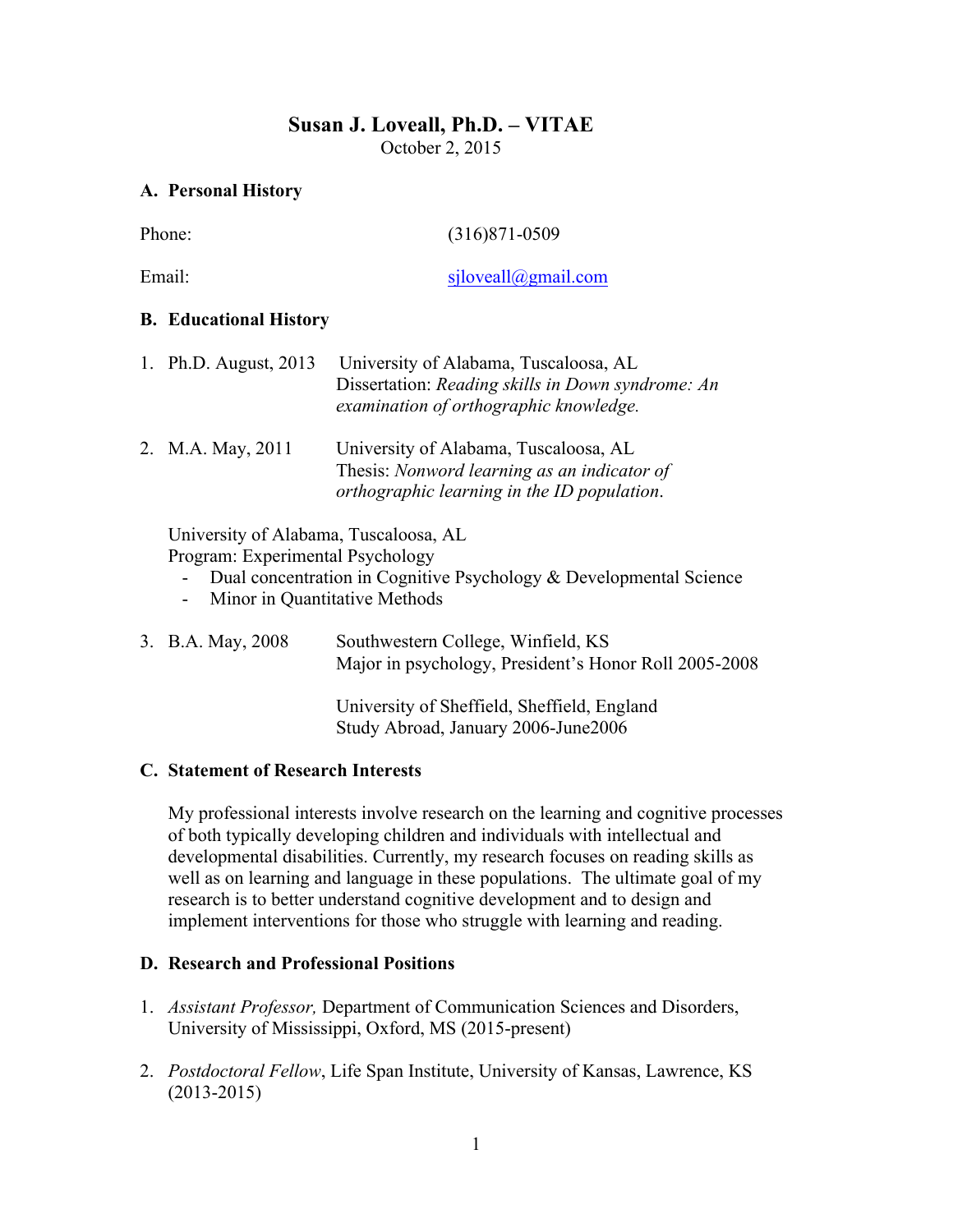Duties: Research and intervention planning, manuscript writing, grant writing Supervisor: Dr. Kathryn Saunders

- 3. *Research Assistant,* Psychology Department, University of Alabama, Tuscaloosa, AL (2009-2013)
	- Duties: Data management, statistical analyses, recruitment, scheduling, testing and overseeing undergraduate research assistants for NIH R01 project, "Cognitive predictors of language impairment in Down syndrome."

Supervisors: Dr. Frances Conners and Dr. Jamie DeCoster

4. *Research Assistant*, Psychology Department, University of Alabama, Tuscaloosa, AL (2010-2013)

Duties: Testing for NIH R03 project, "Wayfinding in persons with Down syndrome." Supervisor: Dr. Edward Merrill

- 5. *Teaching Assistant,* Psychology Department, University of Alabama, Tuscaloosa, AL (2008-2009 school year)
	- Duties: Assist psychology instructors with proctoring exams, grading papers, entering grades, and holding office hours to assist students.

Supervisor: Dr. Ed Merrill, Dr. David Boles, Dr. Cassie Eno, and Mr. Henry McKeen

6. *Research Intern*, Envision Inc., Wichita, Kansas Part-time position (2007-2008)

Duties: Assist in research on topics of visual and cognitive neuroscience and visual rehabilitation Supervisor: Jay Nolan, Ph.D., Director of Research

#### **E. Awards and Honors**

Outstanding Dissertation Award – University of Alabama, Department of Psychology, 2013

Travel Grant, Interdisciplinary Training Conference in Developmental Disabilities, Gatlinburg Conference, 2012 - \$900

Outstanding Thesis Award, University of Alabama, College of Arts & Sciences, 2011

Outstanding Thesis Award – University of Alabama, Department of Psychology, 2011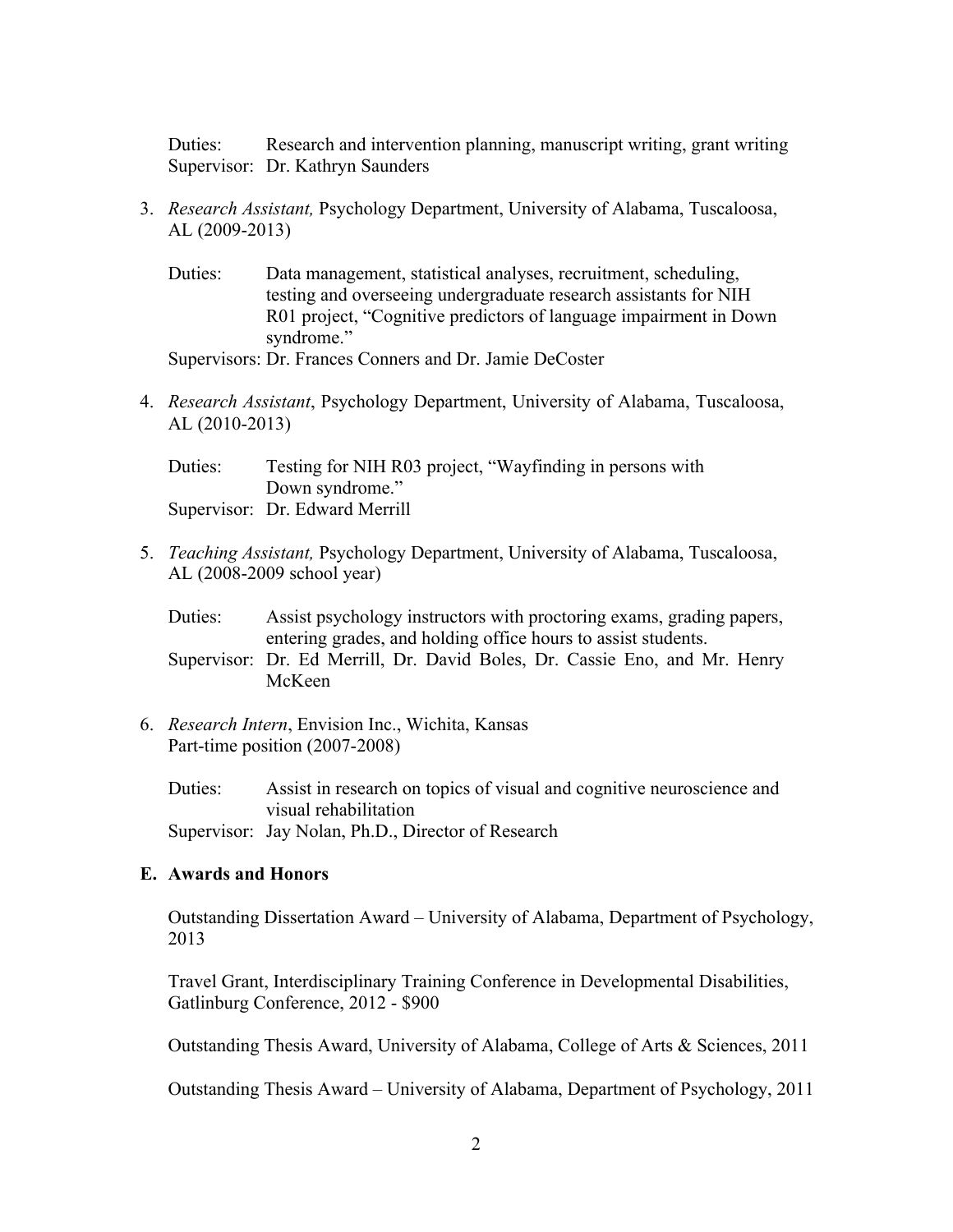Outstanding Research by a Thesis Student Award – University of Alabama, Department of Psychology, 2011

American Psychological Association Division 33 Graduate Student Travel Award, Gatlinburg Conference, 2011 - \$500

Travel Grant, University of Alabama, Psychology Department, 2012 - \$300

Travel Grant, University of Alabama, Graduate College, 2012 - \$300

Travel Grant, University of Alabama, Psychology Department, 2011 - \$300

Travel Grant, University of Alabama, Graduate College, 2011 - \$300

- Travel Award, University of Alabama, Department of Psychology, 2010, \$600 Including supplement for international travel
- Travel Award, University of Alabama, Graduate School, 2010, \$600 Including supplement for international travel

#### **F. Publications**

**Loveall**, S. J., & Conners, F. A. (accepted). Reading skills in Down syndrome: An examination of orthographic knowledge. *American Journal of Intellectual and Developmental Disabilities.*

**Loveall**, S. J., Moore, M. S., Phillips, A. B. & Conners, F. A. (2013). Phonological recoding, rapid automatized naming, and orthographic knowledge. *Journal of Experimental Psychology, 116,* 738-746.

**Loveall**, S. J. & Conners, F. A. (2013). Individuals with intellectual disability can self-teach in reading. *American Journal of Intellectual and Developmental Disabilities, 118,* 108-123.

Phillips, A. B., **Loveall**, S. J., Channell, M. M., & Conners, F. A. (2014). Matching variables for research involving youth with Down syndrome: Leiter-R versus PPVT-4. *Research in Developmental Disabilities, 35,* 429-438.

Channell, M. M., **Loveall**, S. J., & Conners, F. A. (2013). Strengths and weaknesses in reading skills of students with intellectual disabilities. *Intellectual and Developmental Disabilities, 34,* 776-787.

Conners, F. A., **Loveall**, S. J., Moore, M. S., Hume, L. E., & Maddox, C. D. (2011). An individual difference analysis of the self-teaching hypothesis. *Journal of Experimental Child Psychology, 108,* 402-410.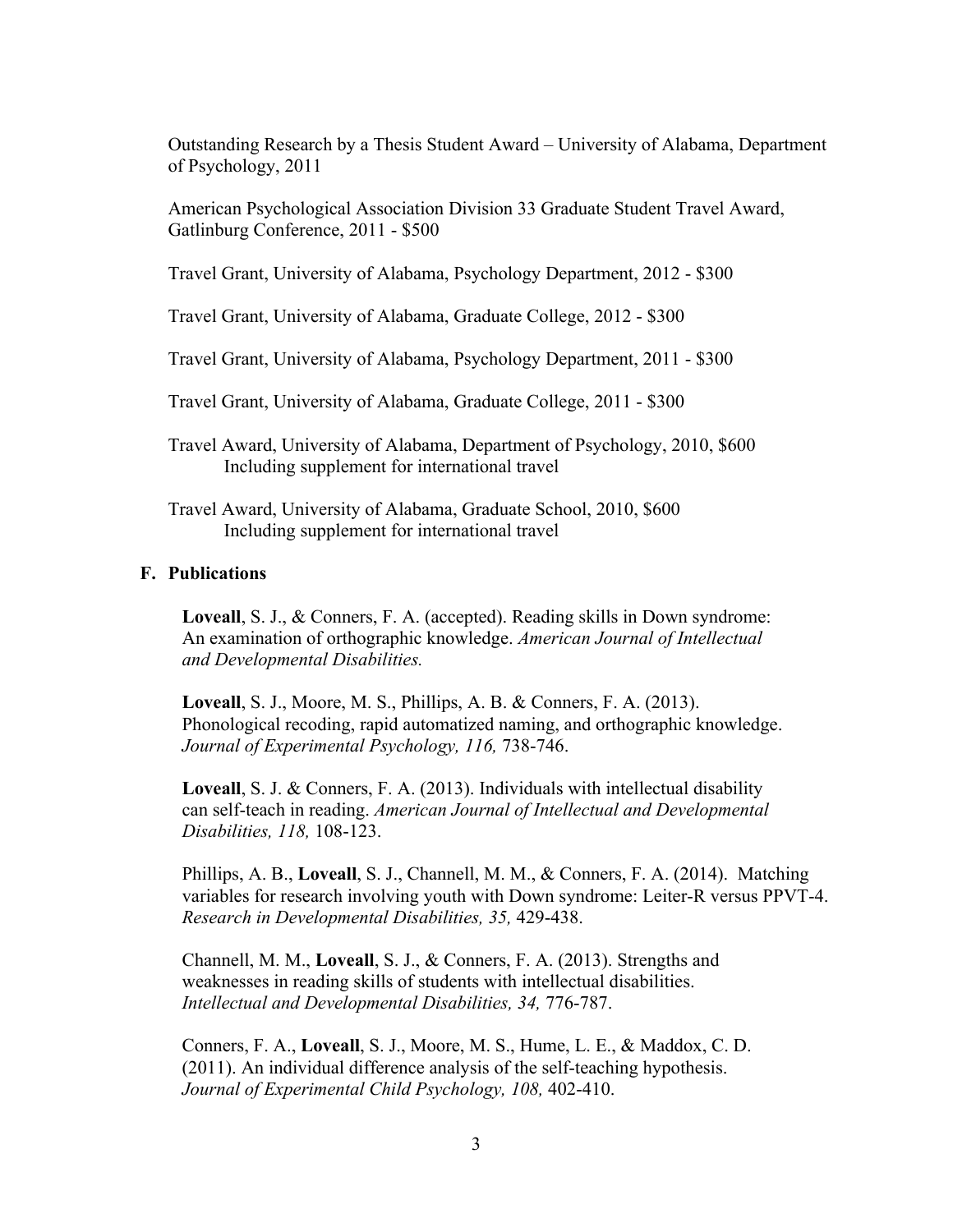Channell, M. M., Phillips, A. B., **Loveall**, S. J., Conners, F. A., Bussanich, P. M., & Klinger, L. G. (2015). Patterns of autism symptomatology in individuals with Down syndrome without comorbid autism spectrum disorder. *Journal of Neurodevelopmental Disorders, 7:5.*

Conners, F.A., Moore, M.S., **Loveall**, S.J., & Merrill, E.C. (2011). Memory profiles of Down, Williams, and fragile x syndromes: Implications for reading development. *Journal of Behavioral and Developmental Pediatrics, 32,* 405- 417.

### **G. Works in Progress**

### **Manuscripts in progress**

Loveall, S. J., Channell, M. M., Phillips, A. B., Abbeduto, L., & Conners, F. A. (in preparation). Receptive vocabulary pattern analysis in Down syndrome.

Loveall, S. J., Tungate, A., Conners, F. A. (in preparation) Executive Function in Down syndrome

Loveall, S. J., Saunders, K. (in preparation). A review of sight-word instruction for individuals with intellectual disabilities.

Loveall, S. J. & Conners, F. A. (in preparation). Implicit learning and reading skills: The unexamined links.

Channell, M. M., Loveall, S. J., Abbeduto, L., & Conners, F. A. (in preparation). Normative data on measures derived from expressive language sampling in the context of narration

Merrill, E. C., Loveall, S. J., & Benson, M. J. (in preparation). Relations between contextual cueing, spatial reasoning and working memory

#### **Studies in progress**

Loveall, S. J., & Conners, F. A. (data collection complete) Reading in Down syndrome: Parent survey study

Loveall, S. J., Saunders, K. J., & Cummings, C. (ongoing) Reading intervention: Recombinative generalization to train onsets and rimes for children with intellectual and developmental disabilities and for typically developing children struggling with reading

#### **H. Presentations**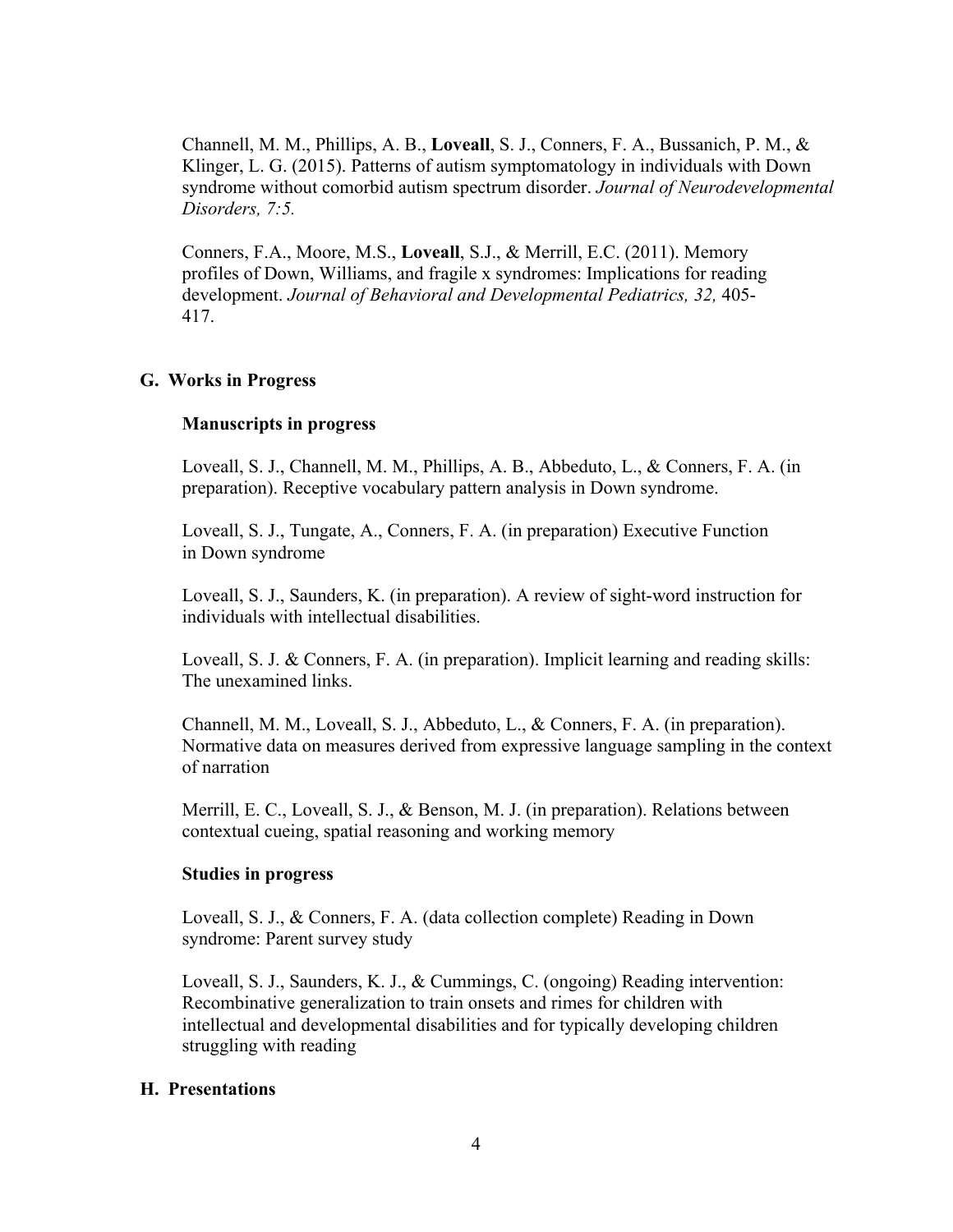Loveall, S. J., & Conners, F. A. (2015, April). Spelling error patterns by individuals with intellectual disability. To be presented at the Gatlinburg Conference in New Orleans, LA.

Tungate, A., Loveall, S. J., Conners, F. A., Hahn, L., & Alvis, L. (2015, April). Executive function profile in Down syndrome. To be presented at the Gatlinburg Conference in New Orleans, LA.

Loveall, S. J., Cummings, C. C., & Saunders, K. J. (2014, October). Instructional programming in onset-rime recombination to teach reading. Southeastern Association for Behavior Analysis in Wilmington, NC.

Loveall, S. J., & Conners, F. A. (2014, March). Reading skills in Down syndrome: An examination of orthographic knowledge. Gatlinburg Conference, Chicago, IL.

Loveall, S. J., Phillips, B. A., Moore Channell, M., Abbeduto, L., & Conners, F. A. (2013, March). Receptive vocabulary pattern analysis in Down syndrome. Gatlinburg Conference, San Antonio, TX.

Moore Channell, M., Loveall, S. J., Phillips, B. A., Conners, F. A., Bussanich, P. M., & Grofer Klinger, L. (2013, March). Autism symptomatology in youth with Down syndrome who do not meet criteria for Autism. Gatlinburg Conference, San Antonio, TX.

Phillips, B. A., Moore Channell, M., Loveall, S. J., & Conners, F. A. (2013, March). Matching variables in Down syndrome research: Leiter versus PPVT. Gatlinburg Conference, San Antonio, TX.

Cuellar, M. J., Conners, F. A., & Loveall, S. J. (2013, March). Phonological memory in Down syndrome: A cross-sectional developmental trajectory approach**.** Gatlinburg Conference, San Antonio, TX.

Dare, B. A., Loveall, S. J., & Conners, F. A. (2013, March). Implicit Learning and IQ. Southeastern Psychology Association Conference, Atlanta, GA.

Loveall, S. J., Conners, F. A., & Moore, M. S. (2012, March). Orthographic Processing: A Reading Strength in ID. Gatlinburg Conference, Annapolis, MD.

Benson, M. J., Loveall, S. J., & Merrill, E. C. (2012, March). Correlates of Wayfinding Performance of Persons with Down Syndrome. Gatlinburg Conference, Annapolis, MD.

Loveall, S. J., & Conners, F. A. (2011, July). Testing the Self-Teaching Hypothesis: Phonological Recoding vs. No Exposure. 18<sup>th</sup> Annual Society for the Scientific Study of Reading, St. Petersburg, FL.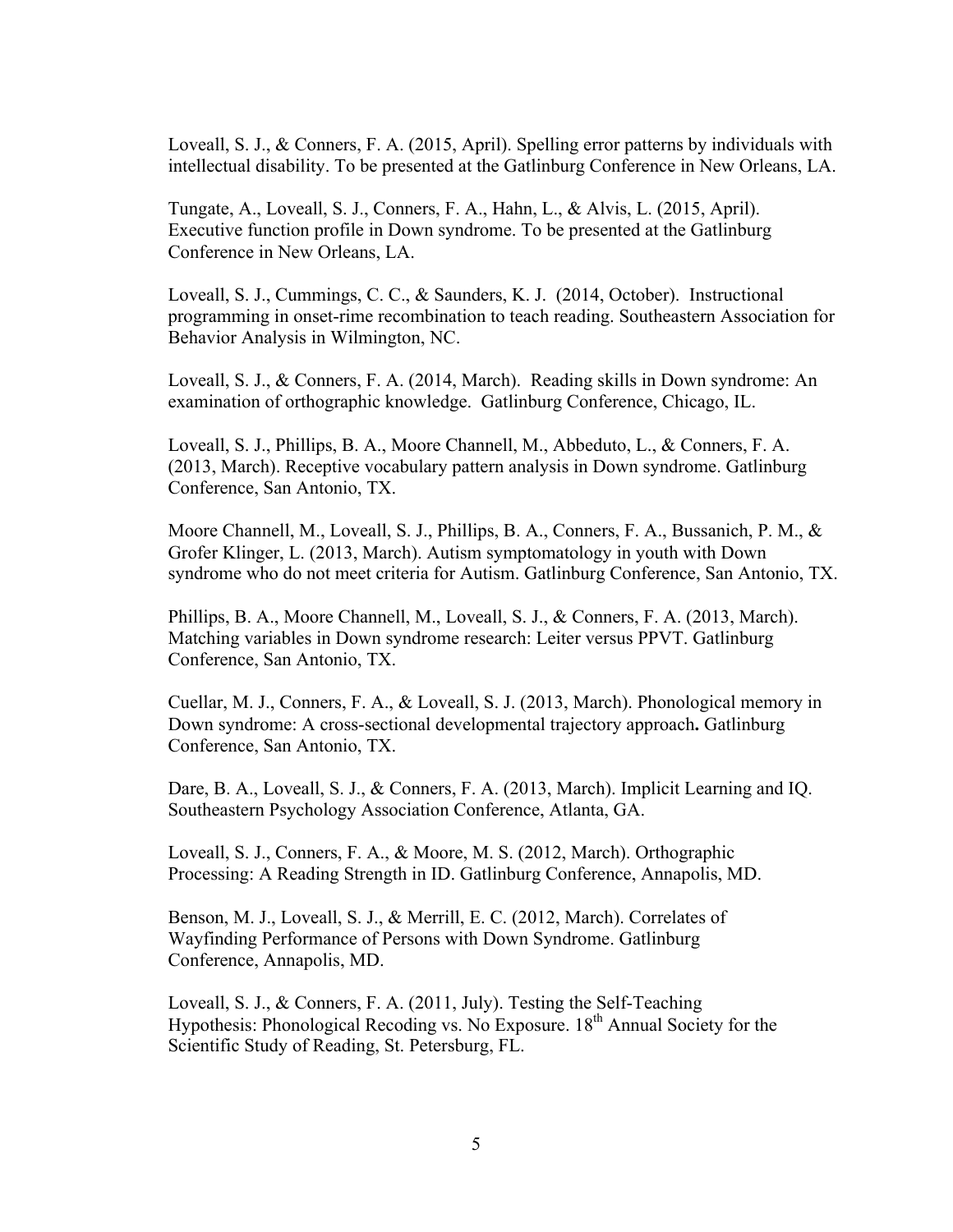Moore, M. S., Loveall, S. J., Conners, F. A., & Phillips, A. (2011, July). Individual Differences in RAN and Orthographic Knowledge: Word-Specific vs. General. 18<sup>th</sup> Annual Society for the Scientific Study of Reading, St. Petersburg, FL.

Loveall, S. J. & Conners, F. A. (2011, March). Self-Teaching of Reading in Individuals with Intellectual Disabilities. Gatlinburg Conference, San Antonio, TX.

Moore, M. S., Loveall, S. L., & Conners, F. A. (2011, March). Word Identification in Adolescents with Intellectual Disabilities. Gatlinburg Conference, San Antonio, TX.

Loveall, S.J., Moore, M. S., Conners, F.A., Hume, L.E., & Maddox, C.D. (2010, July). An individual analysis of the self-teaching hypothesis.  $17<sup>th</sup>$  Annual Society for the Scientific Study of Reading, Berlin.

Moore, M. S., Loveall, S. J., Conners, F. A., Hume, L.E., & Pearson, K. (2010, March). Possible causes of phonological decoding difficulty in adolescents with Intellectual Disability. Gatlinburg Conference, Annapolis, MD. *Co-presentation.*

Conners, F. A., Moore, M. S., Loveall, S. J., Hume, L. E., & Maddox, C. D. (2009, June). Strengths and weaknesses in reading skills of children with intellectual disability.  $16<sup>th</sup>$  Annual Society for the Scientific Study of Reading, Boston.

Loveall, S. J., Conners, F. A., Moore, M. S., Hume, L., & Pearson, K. (2009, March) An individual differences analysis of the self-teaching hypothesis in children's reading. 12<sup>th</sup> Annual UA Graduate Research Conference.

Loveall, S. J., Nolan, J. B., Riley, S. K., Warren, J, & Kenyon, K. (2008, April). Gestures and Memory. 78<sup>th</sup> Annual Conference of the Rocky Mountain Psychological Association, Boise, Idaho.

Nolan, J. B., Riley, S. K, & Loveall, S. J. (2008). Color Constancy as Demonstrated by Low Vision Patients and a Subject with a C203R Mutation. ARVO, Eyes on Innovation, Greater Fort Lauderdale/Broward County Convention Center, Fort Lauderdale, Florida.

Nolan, J. B., Riley, S. K., & Loveall, S. J. (2008, May). Color Naming based on Clinical Visual Condition: A Surprising Interaction. Vision Sciences Society (VSS),  $2008$ ,  $8<sup>th</sup>$  Annual Meeting, Naples, Florida.

### **I. Teaching**

Instructor, CSD 613: Research Design and Analysis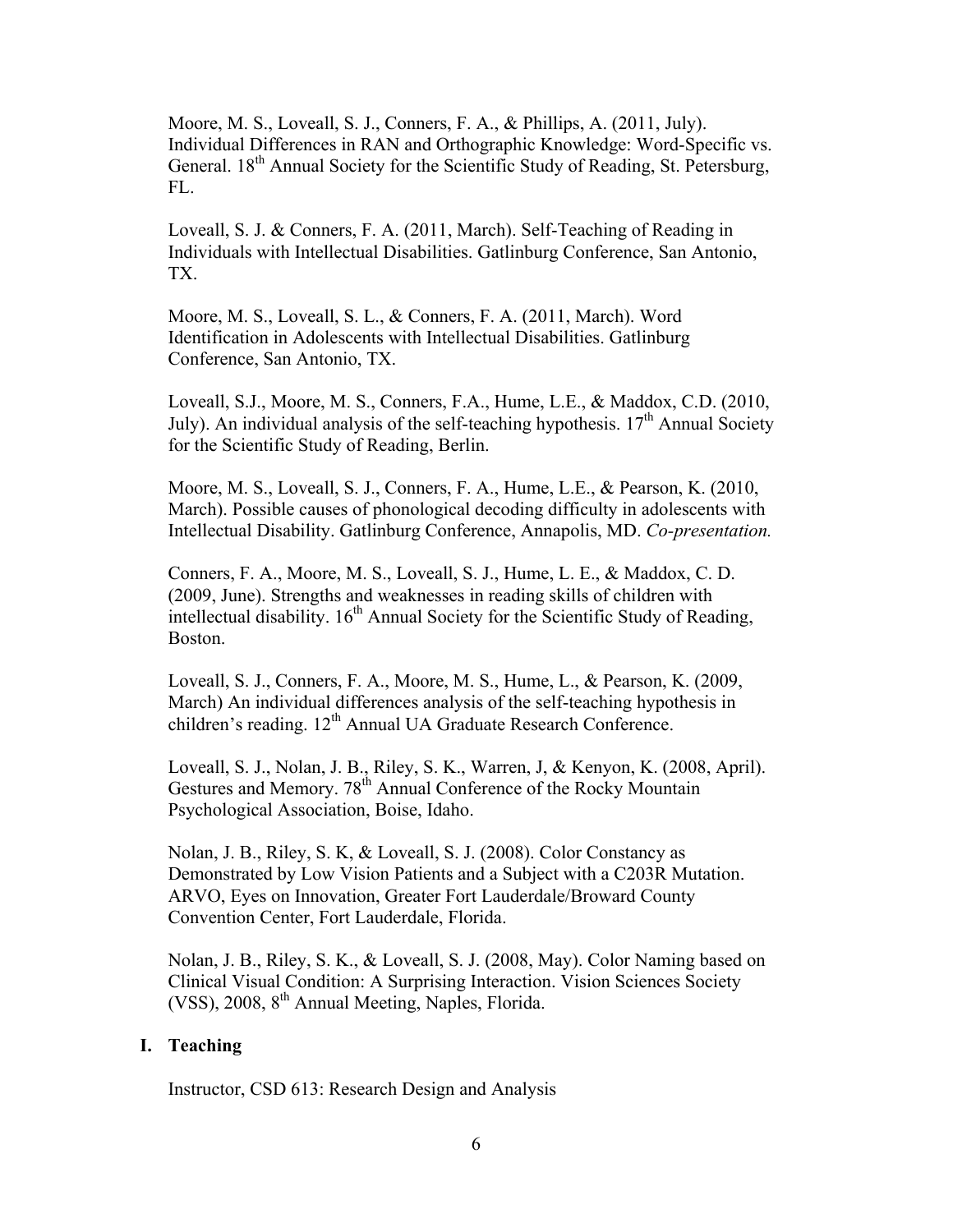Fall, 2015, University of Mississippi

Instructor, Psychology 211: Elementary Statistical Methods Spring 2012, University of Alabama *Student ratings – Out of 5 points* Online Average Instructor Evaluation: 4.52 Online Average Course Evaluation: 4.14 Average in-class student ratings: Skill: 4.15 Rapport: 4.27 Course Difficulty: 2.55

Instructor, Psychology 313: Sensation & Perception Fall 2011, University of Alabama *Student ratings – Out of 5 points* Online Average Instructor Evaluation: 4.49 Online Average Course Evaluation: 4.24 Average in-class student ratings: Skill: 4.40 Rapport: 4.32 Course Difficulty: 2.37

Instructor, Psychology 101: Introduction to Psychology Fall 2010, University of Alabama *Student ratings – Out of 5 points* Online Average Instructor Evaluation: 4.59 Online Average Course Evaluation: 4.45 Average in-class student ratings: Skill:  $4.68$ Rapport: 4.73 Course Difficulty: 2.40

#### **J. Membership in Professional Associations**

Society for the Scientific Study of Reading

American Psychological Association

## **K. Service**

Ad-hoc Reviewer, *American Journal of Intellectual and Developmental Disabilities*

Ad-hoc Reviewer, *Developmental Medicine and Child Neurology*

Ad-hoc Reviewer, *Society for the Scientific Studies of Reading*